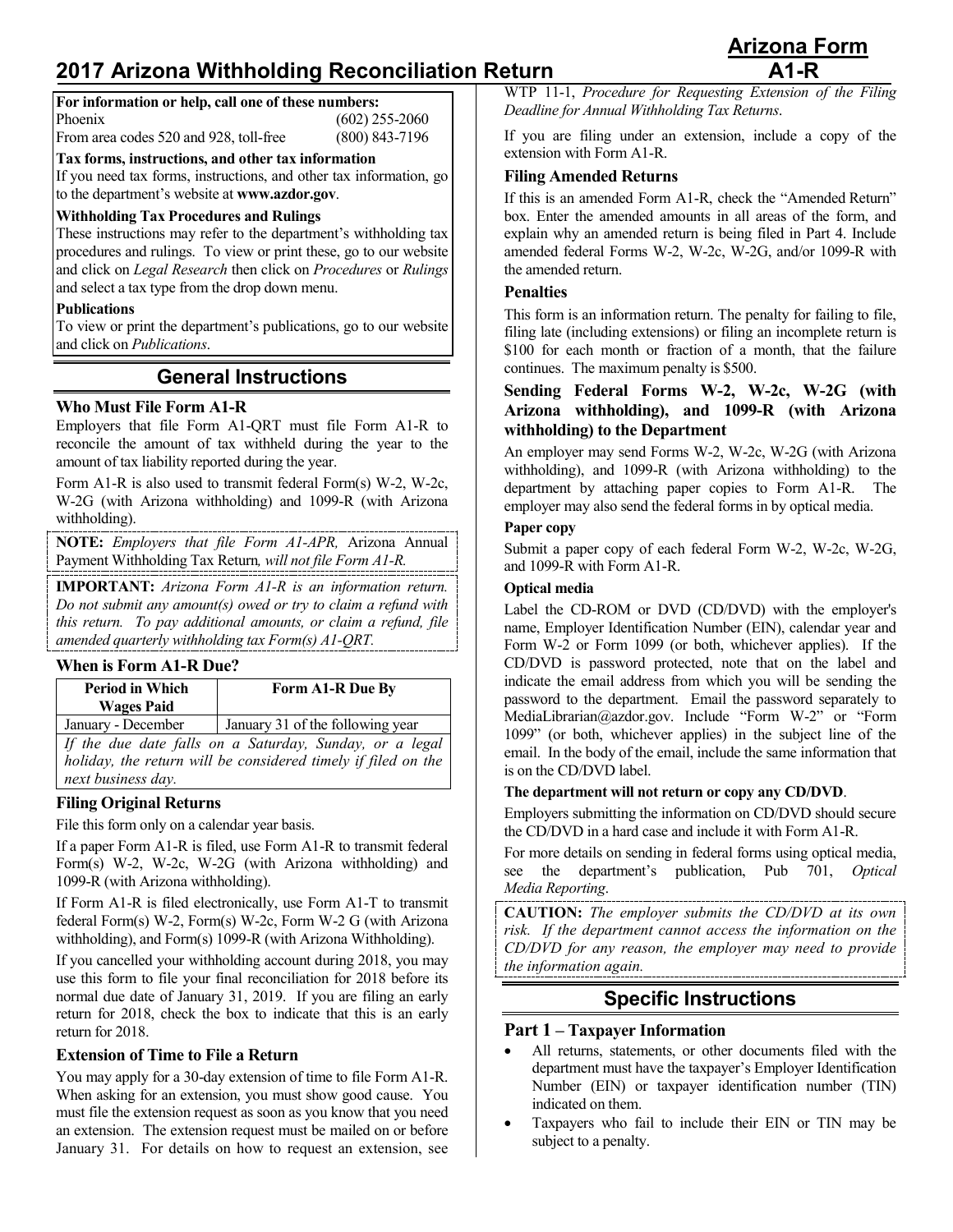- Paid tax return preparers must include their TIN where requested.
- The TIN for a paid tax return preparer is:
	- o The preparer's PTIN<br>
	o The preparer's Social
	- The preparer's Social Security Number
	- o The EIN of the preparer's employer
- Paid tax return preparers who fail to include their TIN may be subject to a penalty.

### **Employer Information**

Enter the employer's name, EIN, address, and telephone number in the spaces provided.

If the employer has a foreign address, enter the information in the following order: city, province or state, and country. Follow the country's practice for entering the postal code. **Do not abbreviate the country's name.**

### **Check Boxes:**

### • **Amended Return**

If this is an amended Form A1-R, check the "Amended Return" box on page 1 of the form. Explain why you are amending the return in Part 4. Include the corrected copies of Forms W-2, W-2c, W-2G (with Arizona withholding), and 1099-R (with Arizona withholding) with the amended Form A1-R.

### • **Address Change**

If you had an address change since you last filed Form A1-R, check the "Address Change" box and enter your current address in the address section.

### • **Early-Filed Return**

If you cancelled your withholding account during 2018 and are filing your final return before January 31, 2019, check this box.

### • **Cancellation Due to Merger or Acquisition**

If you cancelled your withholding account due to a merger or acquisition and the surviving employer is filing forms W-2, check this box.

### • **Surviving Employer is Filing Form A1-R**

Check this box if Form A1-R is being filed by the surviving *employer and the amount on line 1 is less than the amount on line 10* because the difference was remitted by the predecessor employer. If this box is checked, also enter the predecessor employer name and EIN.

### **Part 2 – Federal Transmittal Information**

### **Line 1 –**

Enter the total Arizona tax withheld on federal Forms W-2, W-2c, W-2G, or 1099-R for 2017.

### **Line 2 –**

Enter the total Arizona wages paid to employees for 2017.

### **Line 3 –**

Enter the number of employees paid Arizona wages in 2017.

### **Line 4 –**

Enter the total number of federal Forms W-2, W-2c, W-2G, or 1099-R submitted to the department.

### **Line 5 –**

Form A1-R is an information return. An information return that is incomplete or filed after its due date (including extensions) is subject to a penalty of \$100 for each month or fraction of a month, that the failure continues, up to a maximum penalty of \$500. If the employer files this return after its due date (including extensions), enter the amount of the penalty on this line. Payments of the penalty can be made by check or money order, echeck, or credit card.

### **Check or Money Order**

Make checks payable to Arizona Department of Revenue. Include the employer's EIN on the front of the check or money order. Include the check or money order with the return.

### **Internet Payments**

Go to [www.AZTaxes.gov](http://www.aztaxes.gov/) to register or to make payments over the Internet.

### **Electronic payment from checking or savings account**

Payments can be made electronically from a checking or savings account. Go to [www.AZTaxes.gov](http://www.aztaxes.gov/) and choose the e-check option. There is no fee to use this method. This payment method will debit the amount from the specified checking or savings account on the date specified. If an electronic payment is made from a checking or savings account, a confirmation number will be generated. Please keep this confirmation number as proof of payment.

### **Credit card payment**

Payments can be made by American Express, Discover, MasterCard, or Visa credit cards. Go to [www.AZTaxes.gov](http://www.aztaxes.gov/) and choose the credit card option. This will take you to the website of the credit card payment service provider. The service provider will charge a fee based on the amount of the tax payment.

The service provider will disclose the amount of the fee during the transaction and you will be given the option to continue or cancel. If you accept the fee and complete the credit card transaction, a confirmation number will be generated. Please keep this confirmation number as proof of payment.

# **Part 3 - Annual Summary of Amounts Reported on 2017 Arizona Forms A1-QRT**

### **Lines 6 through 10 –**

On lines 6 through 9, enter the amount of tax reported on Form A1-QRT for each quarter. Add the amounts on lines 6 through 9 and enter the total on line 10. The amount entered on line 10 should equal the amount reported on line 1.

If you are filing Form A1-R as a surviving employer (as a result of a merger or acquisition), and the amount on line 1 is more than the amount on line 10 because amounts were remitted by the prior employer, check the box near the top of Form A1-R to indicate that. Also, enter the name and EIN of the predecessor employer in the space provided.

### **Underpayment of Tax for 2017**

If you find that you have underpaid your tax for 2017, you must file an amended Form A1-QRT for each quarter for which there was an underpayment.

You must send in a separate payment with each amended Form A1-QRT. The department will calculate the amount of interest and any applicable penalties and send a billing notice after the amended return is processed.